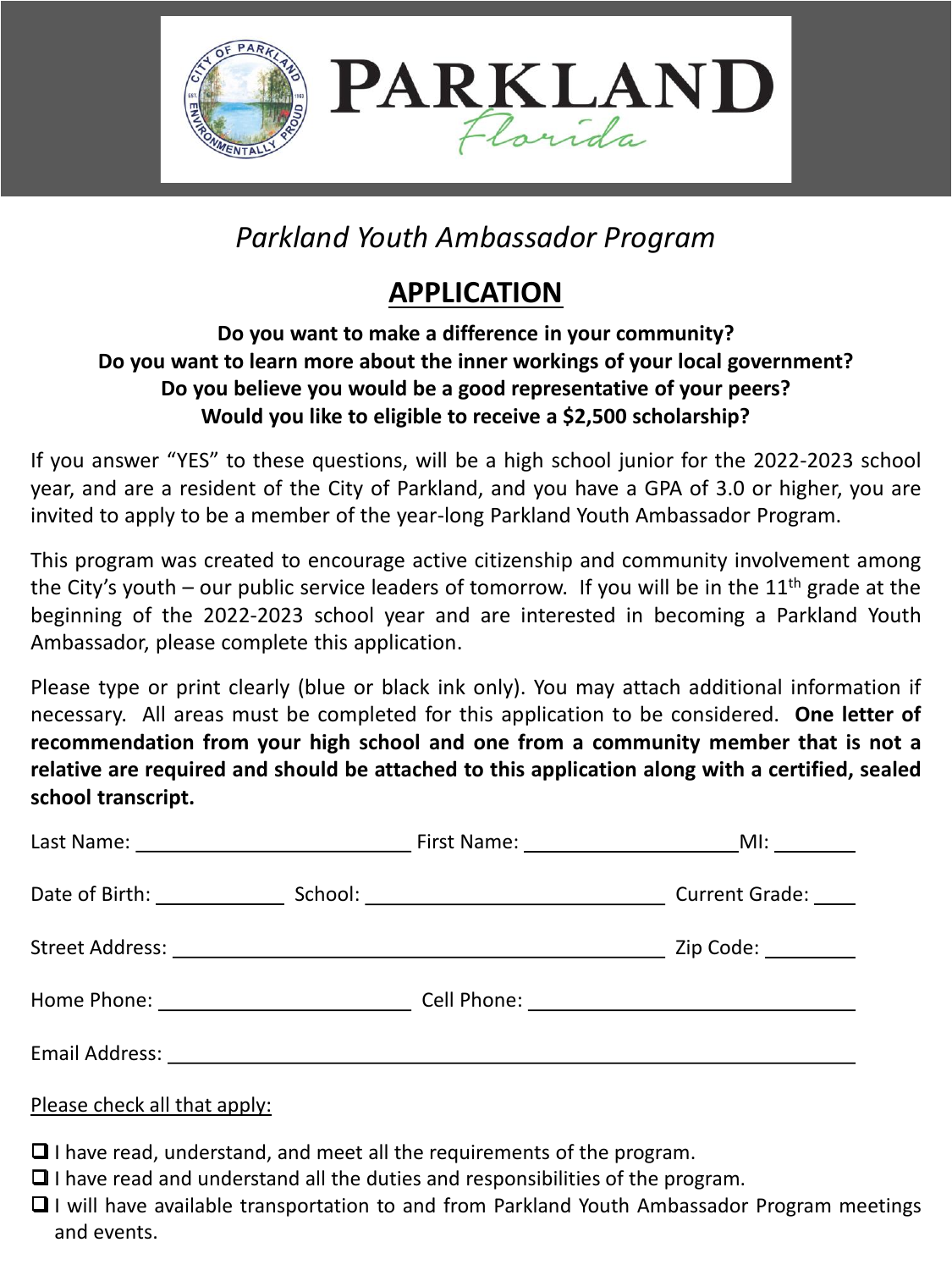### Parkland Youth Ambassador Program **APPLICATION**

List three (3) community issues which are important to you and/or your peers:

| ٠<br>ı. |  |
|---------|--|
| ∍<br>z. |  |
| 3.      |  |

List any other activities in which you participate (i.e. sports, community programs, school or religious groups):

What knowledge, skills, and abilities do you possess that make you a good candidate for the Parkland Youth Ambassador Program?

In 300-500 words, detail the impact and importance of local government on the social fabric of the Parkland community. **Please provide this answer on a separate sheet, double-spaced and attached to this application.**

Applicant's Signature Date

\*The City of Parkland is governed by the Public Records Act as set forth in Chapter 119, Florida Statutes. This application is subject to the Public Records Act and is a public record subject to disclosure.